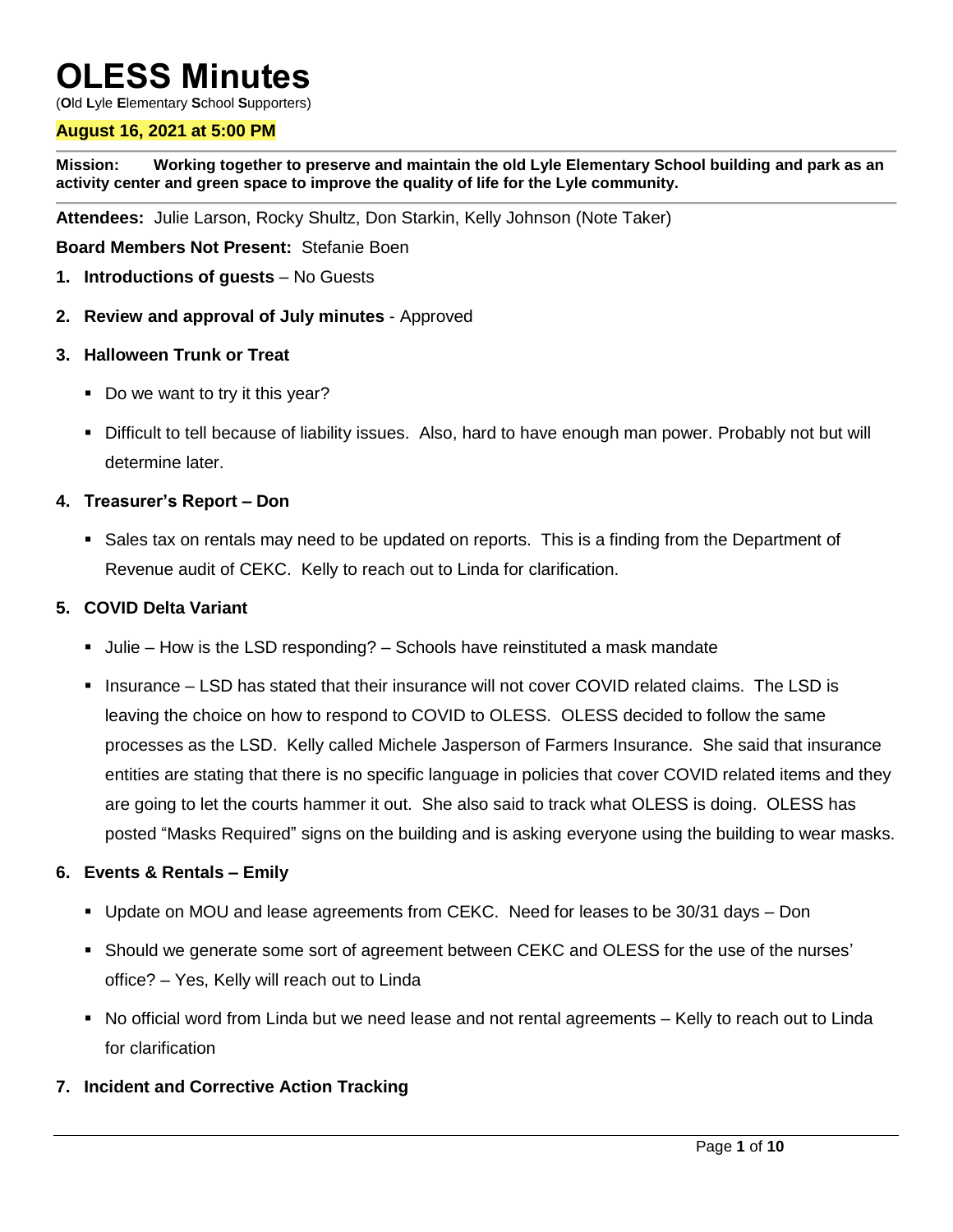- Do we want to generate a formal tracking procedure for incidents and how we correct them?
	- $\triangleright$  Kids on roof of LAC
		- Do we still want to post a sign or are the secured tables enough?  $-$  Yes, want to post signs
		- LAC Building Sign No climbing on the building. Don to order sign.
- Kelly to generate format
- 10/12/20 Status: No actions at this time
- 12/14/20 Status: No actions at this time
- 02/08/21 Status: Julie to sign and scan reports back to Kelly. Don to confirm description of incident about kids on the roof of the LAC to Kelly for Incident Report. Add cables for tables to corrective actions for Kids on roof incident report.
- 03/08/21 Status: All to email Kelly verbiage for sign for keeping kids off the roof. Robert Need incident report for kids on the roof of the pavilion. We also need a sign for keeping motorized vehicles off the green space.
- 04/19/21 Status: LAC Building Sign No climbing on the building. Don to order sign. Kelly to complete incident report.
- 05/10/21 Status: Still in progress: implement park rules. Place small simple sign in the Pavilion.
	- $\triangleright$ Kids on roof of Pavilion No climbing on the Pavilion Sign
		- o Don to order sign
		- o Kelly to generate Incident report
		- o 05/10/21 Status: in progress
		- $\circ$  06/14/21 Status: Report is prepared. Waiting for signs to be posted to finalize.
		- o 07/12/21 Status: Waiting for signs to be posted to finalize.
		- o 08/16/21 Status: Waiting for signs to be posted to finalize.

 $\triangleright$  Keeping motorized vehicles off the green space –

- $\circ$  Two signs one near backstop, one near the skate ramp
- o Don to order sings
- o Kelly to generate Incident report
- o 05/10/21 Status: in progress with park rules sign
- o 06/14/21 Status: Report is prepared. Waiting for signs to be posted to finalize.
- o 07/12/21 Status: Waiting for signs to be posted to finalize.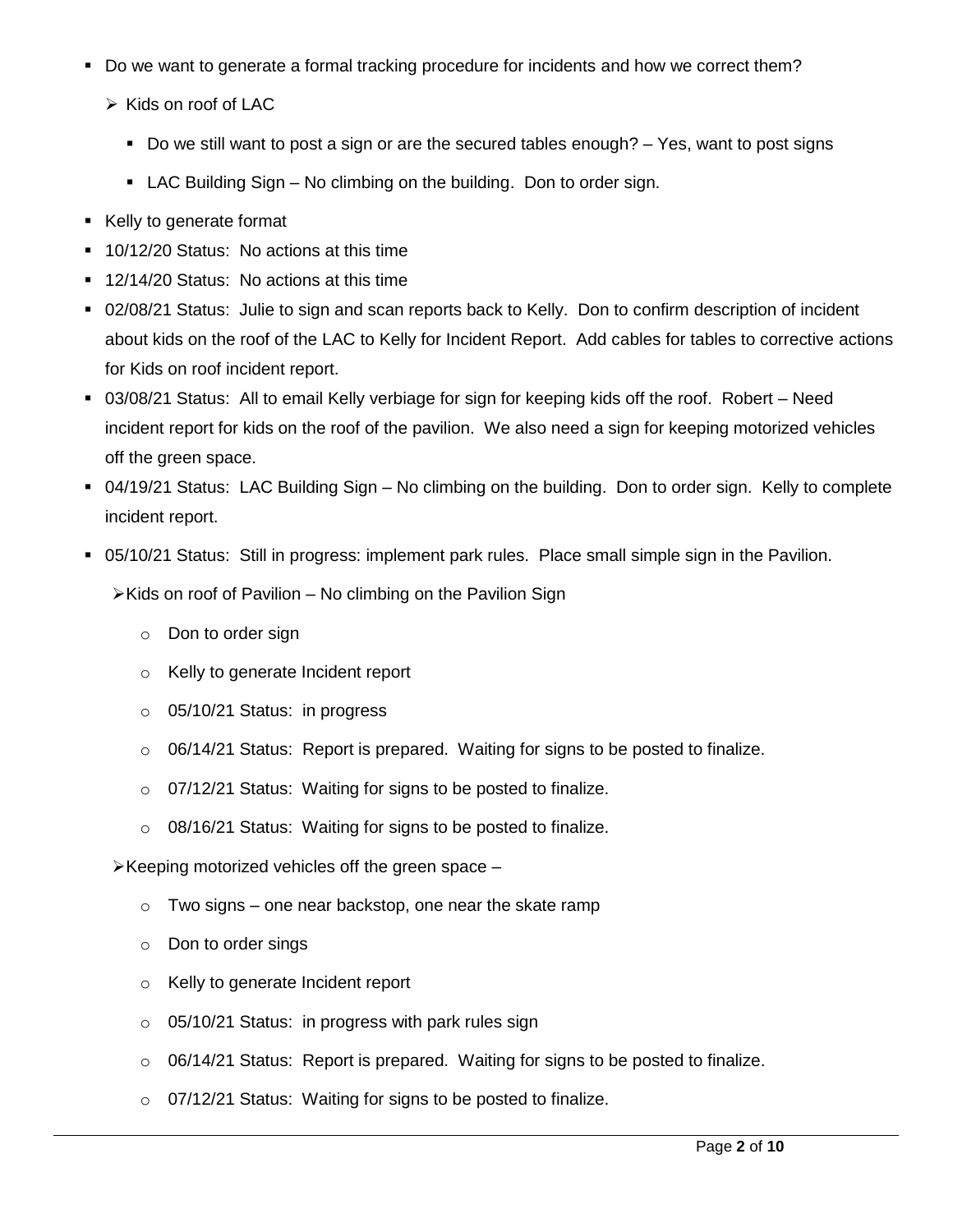- o 08/16/21 Status: Waiting for signs to be posted to finalize.
- **8. Project Updates** Stefanie send out updates to bylaws and review will be complete
- **9. Green Space Management – Rocky** No new updates
- **10. Cleaning – Katrina is quitting. Who will replace her?** 
	- **Hope is out**
	- 06/14/21 Status: Julie Zack is willing to clean. Don is willing to train. Kelly to reach out to Rocky since VP oversees LAC Building Maintenance Schedule.
	- 07/12/21 Status: Rocky to reach out to Suzie and Zack about cleaning. Vern to help with Zack.
	- 08/16/21 Status: Suzie is willing to do the job. Board agrees to move forward with Suzie. Rocky to train.

#### **11. Overview of new LAC Cleaning Work Instruction**

- Do we need to add anything?
- Do we need to remove anything?
- **Group went over. Kelly will send out updated version.**
- 07/12/21 Status: Don to send updates to group. After work instruction is ironed out and the checklist is generated the following still must be decided: How do we want to pay (by the hour/week/month/job etc.)? What will the pay be?
- 08/16/21 Status: Kelly to print out info for Rocky to give to Suzie

#### **12. Vern Harpole would like to donate a large TV to OLESS**

- **Would we like to accept? Yes**
- **Where would we like it mounted?**
- Where do we locate the remote etc. so it isn't lost/stolen?
- How will it be powered? 110V
- Could it be mounted above cork board? Issues with reflection
- Put it on a cart? Issues with tipping No
- **Further discussion warranted, vote on this next month?**
- 06/14/21 Status: Kelly will ask Vern to next meeting so details can be figured out.
- 07/12/21 Status: Vern and the OLESS board discussed the donation and the following decisions were made: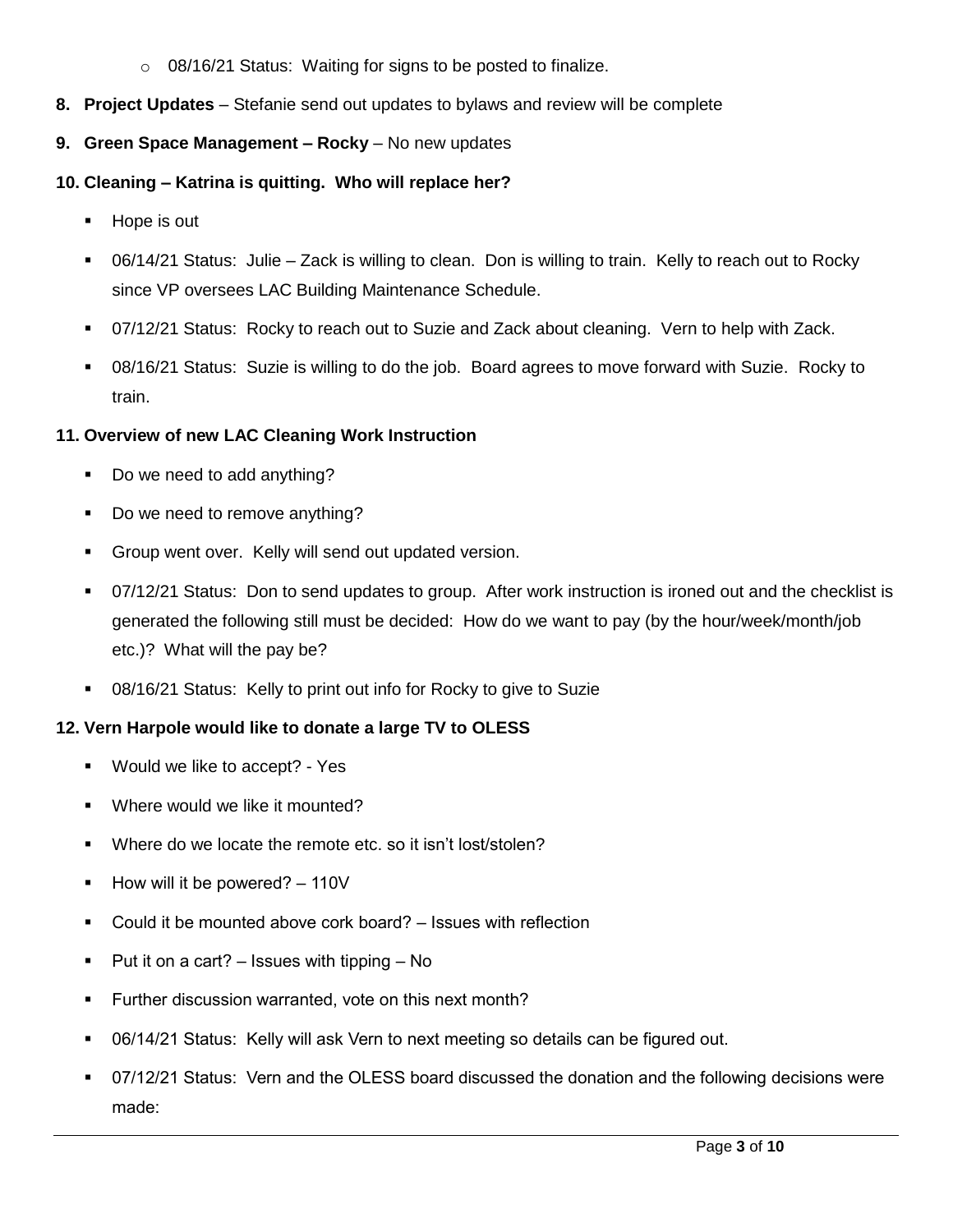- 1) 65 inch TV approved to be mounted on the north wall of the south classroom between the two eastern pendant lights and above the chalkboard
- 2) BestBuy professional installation crew will install TV
- 3) Pull down screen will be removed by installation crew
- 4) Pull down screen will be stored until it is confirmed it is no longer needed. If it is needed it can be placed on brackets (as it was before). Placement will be determined as necessary
- 5) Install TV and move forward with accessories later
- 6) Vern will set up date and time of installation and let board know
- 7) Vern and at least one board member will be present during installation
- 07/31/21 Status: Vern had Zoom meeting to try out projector. He may donate it to CEKC and they can store it in their office.
- 08/16/21 Status: Vern has decided to purchase a projector and donate it to CEKC. This items is considered closed.

# **13. Investigate contacts to potentially restore chimney – Robert**

- No contractors have responded so far
- Can we get some quotes for potential restoration grant?
- Move to restoration grant tracking?
- **07/12/21 Status: Robert not present**
- 08/16/21 Status: Robert not present

# **14. Investigate roof leak in boiler room**

- **Flashing has been replaced**
- Robert Leak appears to be subterranean
- 07/12/21 Status: It is possible that the culvert on 3<sup>rd</sup> and Klickitat Streets has collapsed and the water from the hillside is no longer being diverted out to Hwy 14. Don to call Klickitat County public works. Kelly to begin corrective action form
- 08/16/21 Status: Can we get a sump pump until the issue is resolved? Kelly to Robert to see if he can get the sump pump.

# **15. Removal of Stefanie Johnson from Umpqua account Update**

- **Minutes have been submitted to bank**
- All signers must resign signature cards Linda, Don, Stefanie

# **16. Perpetual loss of LAC key and alarm not set**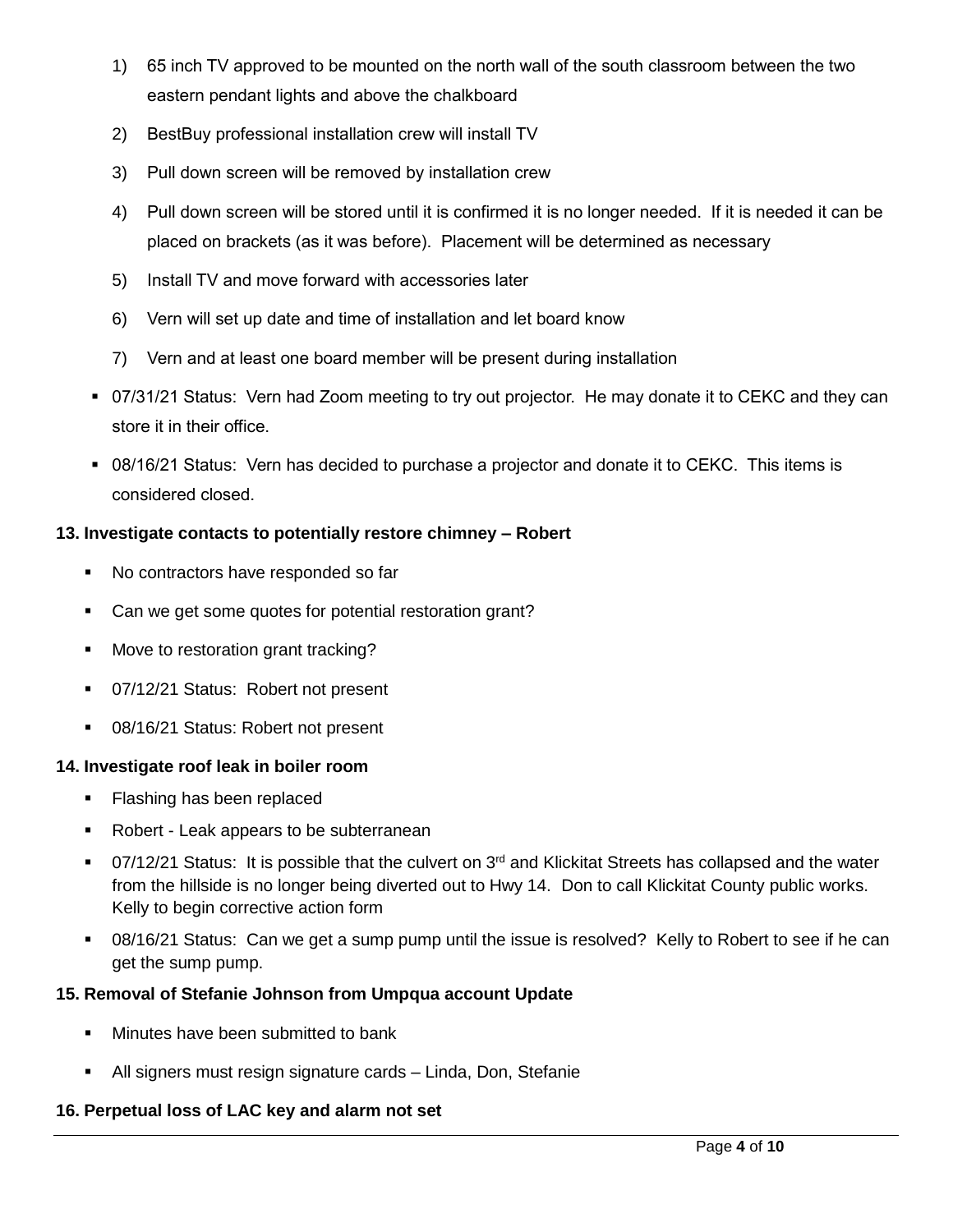- Is it the WAGAP group?
- 08/16/21 Status: Kelly has requested a quote from Ernie's Lock and Key. Will send to board once received
- **17. Does board want to continue to meet during harvest months when Kelly is not available, September through November**
	- Delay until November Yes
	- **Will stay in contact by email**

# **18. Do we want to try to get another restoration grant?**

Yes, try for another grant in 2023. Collect quotes in 2022 to submit an early request in 2023

# **19. Open Forum**

- Julie Walk about Lyle Sept 26<sup>th</sup>, Cindy Bluemel is organizing, Julie got insurance through CEKC for the event, \$200
- Will the OLESS board allow the Klickitat County Health Department to use the building for a vaccine clinic?
	- o Board agrees to waive fee for use of building for vaccine clinic
	- $\circ$  Need to fill out MOU and Lease Agreement Julie will get them the agreements
- Gina Mosbrucker may be at the next Community Council Meeting, September 14<sup>th</sup>

# **ACTION ITEMS:**

# **Don:**

- **Email suggested changes to LAC cleaning work instruction to OLESS board Complete**
- Meet at 4PM 8/9/21 for bylaws review Cancelled, Complete
- Call Klickitat County Public Works to discuss possible collapsed culvert on 3<sup>rd</sup> and Klickitat Streets
- Reach out to Robert and see if he has time to wash outside windows once a year each spring if possible
- Order "No Climbing on Building" sign for Lyle Activity Center
- Order "No Climbing on Pavilion" Sign for Norm White Pavilion
- **Order two "No Motorized Vehicles on Green Space" signs**

# **Emily:**

- Update Ruth with OLESS board responses to her questions Complete
- **Update Google business listing Complete**
- Update any Google and Facebook information listing Marsha Pope's contact information Complete
- Update MOU Word Doc for Top Gear Driving School Rental Didn't happen due to COVID Complete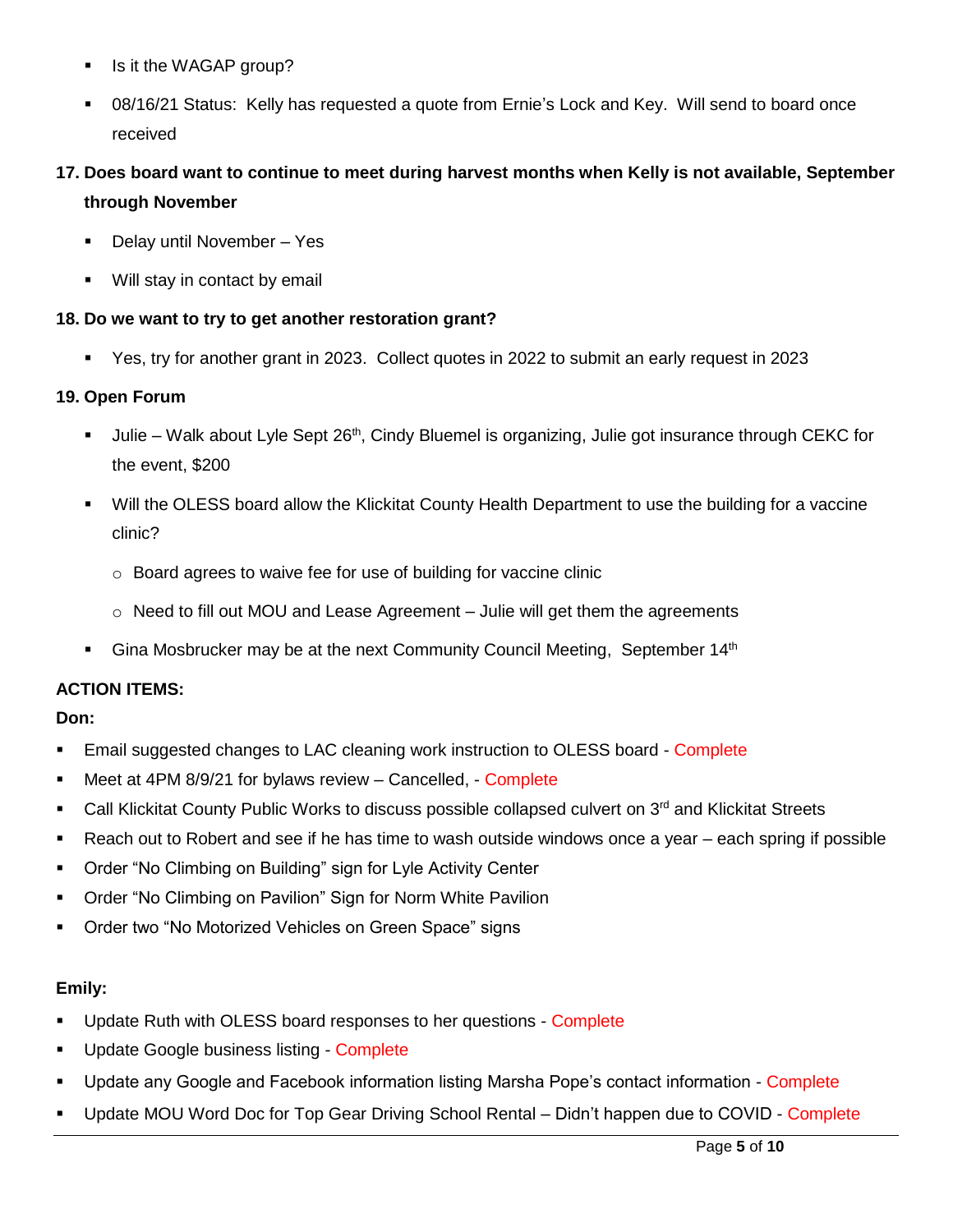- Create flier for LAC to hand out at events
- **Email Facebook about removing old LAC page**
- Post pictures of last year's Halloween Trunk or Treat Event on social media outlets

#### **Julie:**

- Send MOU and lease agreement to Klickitat County Health Department for potential vaccine clinic
- Meet at 4PM 8/9/21 for bylaws review Cancelled, Complete
- Reach out to Ann Varkados to see if she wants to talk about the LAC green space
- Check with WAGAP to see how many people are independently entering
- **Generate task list for community service requests**
- Email Marty Dennis of What's Happening in Lyle about OLESS looking for board members
- Ask the Lyle Museum about management of items in the glass case in LAC hallway
- Place heater in storage closet
- Work with LSD to determine what educational RCW's are applicable to the LAC
- Check out details on listing the LAC as a WiFi hot spot on the OSPI
- Read 2016 lease agreement looking for details about educational RCW's
- As Facebook administrator, work with Emily to transfer authority to the LAC Activity Manager
- Work with LHS to see if students can earn leadership credits for helping at the LAC
- Work with local community groups to generate community calendar
- Follow up with Ann about receiving donation of basketball hoop

# **Kelly:**

- Send Julie link to MOU and lease agreement on LAC website Complete
- Reach out to Robert to see if we can get a sump pump for the boiler room until we can determine and pay for a permanent fix
- **Print out LAC Cleaning Work Instruction for Rocky Complete**
- **Print out LAC Cleaning Work Instruction Checklist for Rocky**
- Generate formal agreement between CEKC and OLESS for nurses' office
- Reach out to Linda for clarification on lease agreements relative to Department of Revenue audit finding
- Reach out to Linda for clarification on taxing of lease agreements relative to Department of Revenue audit finding
- **Request quote for coded entry from Ernie's Lock and Key Complete**
- Read Washington Nonprofit Handbook and look for any requirements not addressed in the OLESS bylaws
- Send 07/12/21 OLESS minutes to bank so Stefanie can be removed
- Meet at 4PM 8/9/21 for bylaws review Cancelled, Complete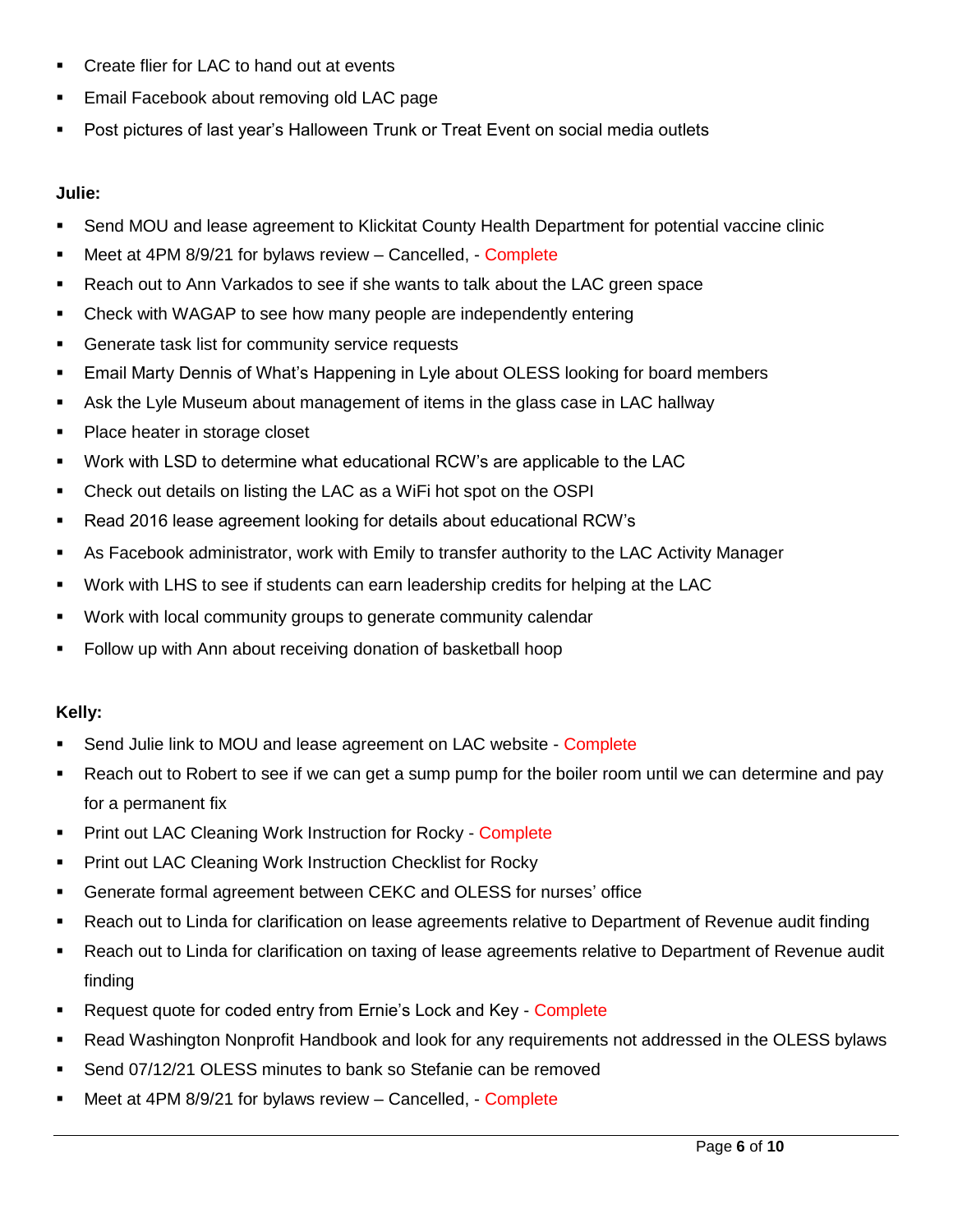- Reach out to Robert about coded entry for the LAC Complete
- Update LAC Cleaning work instruction Complete
- Reach out to Rocky about LAC cleaning Complete
- **Post LAC cleaning schedule to the website**
- Post LAC cleaning checklist to the website
- **Notify bank of Stefanie Johnson's resignation so she can be removed from the account Complete**
- Generate Incident report for kids on roof of Norm White pavilion
- Generate Incident report for motorized vehicles on football field
- **Investigate work order/maintenance request functionality in Weebly**
- **Investigate renter/member functionality in Weebly**
- **Look into coded entry for LAC**
- **Request evidence of coverage from LSD No 406**
- Generate Incident and Corrective Action Report for kids on roof
- Send combined rental request form to Jonathan Blake and OLESS Board for approval
- Get proof of coverage from Jonathan for Treasurer to present to LSD No. 406
- **Look into window rebates from PUD**
- **Add Gorgeswap to LAC website**
- Fix stairs at entryway on west side of building When weather allows, Interface with Klickitat County about entry way/ADA accessibility on North/West portion of building – Kevin Oldfield to help
- Write restoration grant request for 2022 Consider daycare requirements, chimney fix, drainage issues, new sprinkler system for green space, new entryway for east facing entry, new fence along Hwy 14, basketball courts, water fountain for kids. Grant for emergency response center, cooling shelter location,

# **Robert:**

- Reach out to Kate Willsen about dumpster paving project Kate left WAGAP Complete
- Look over LAC building maintenance and email Kelly with additions
- **•** Determine appropriate watering for green space
- **Investigate entry way heater issue**
- Construct a cage around the HVAC unit S
- **Investigate wireless thermostats for heaters for two rooms**
- **Investigate contacts to potentially restore chimney**
- **Replace timer for outside faucet**

# **Rocky:**

- Get print out of LAC Cleaning Work Instruction from Kelly Complete
- Get print out of LAC Cleaning Work Instruction Checklist from Kelly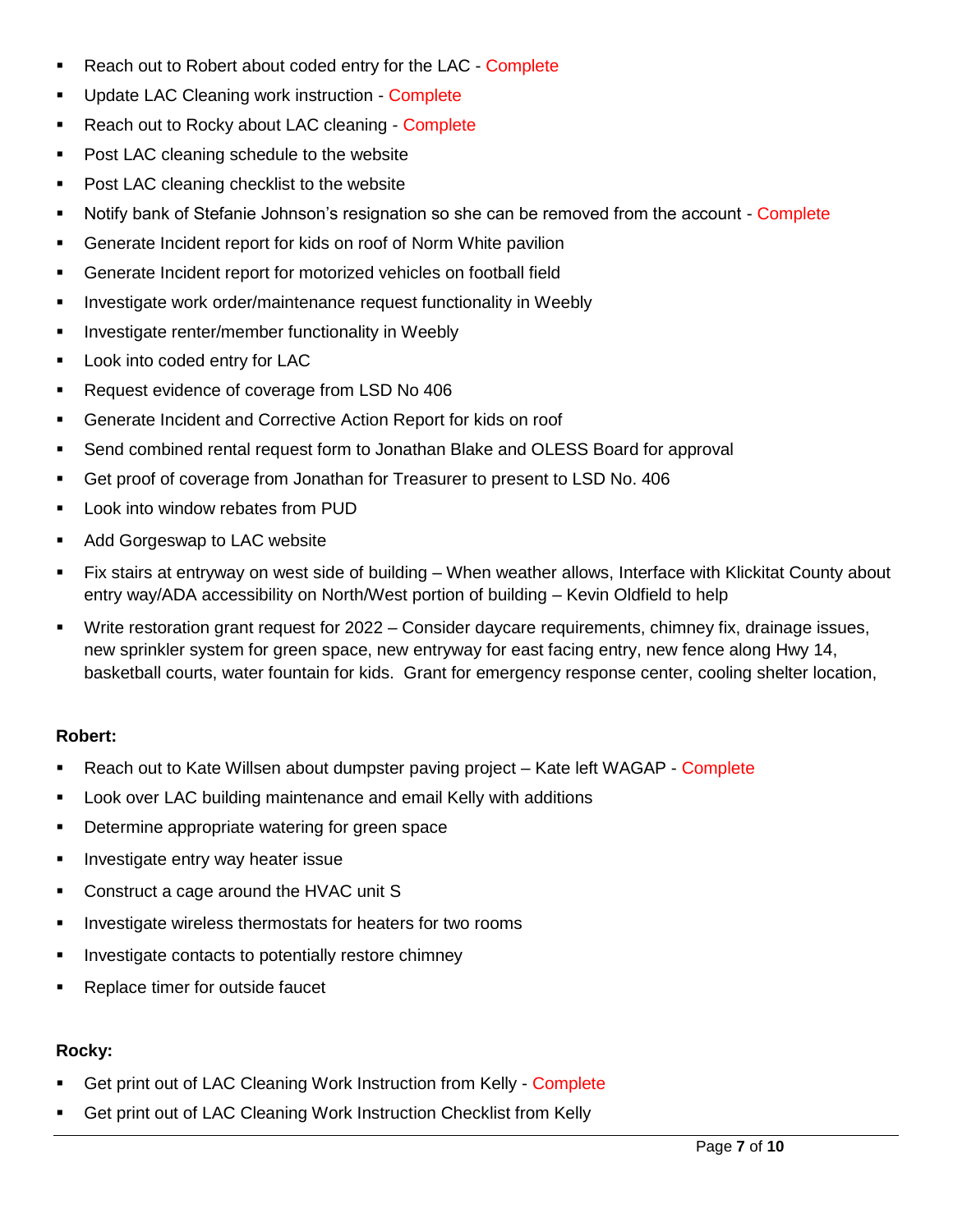- Train Suzie on cleaning the LAC using the LAC Cleaning Work Instruction and Checklist
- Meet at 4PM 8/9/21 for bylaws review Cancelled, Complete
- Reach out to potential cleaners
- **Explore ways to manage grass so the green space stays green during the summer**
- Plan baseboard painting project
- Research options for counter top in pavilion
- **Check out Mt Adams Chamber and Dallesport News Letter for advertising space for room rentals**
- Look into covers for hallway ceiling lights

# **Stefanie Boen:**

- Send out approved changes in bylaws
- **Reach out to Klickitat County and find out if the LAC can provide an emergency response platform.** Consider Lions Club and what they already provide
- Meet at 4PM 8/9/21 for bylaws review Cancelled, Complete
- **Make Thank You's from the Lyle Activity Center**
- **Send Thank You to Janette Petty**
- Work with Don and Kelly to generate audit work instruction and documentation process for internal auditing of OLESS/CEKC checking account
- Begin tracking donation forms Kelly will send you the form. No need to retroactively track.
- Begin tracking volunteer hours Kelly will send you form. No need to retroactively track.
- **Instagram Follow up on Brielle's email (Forwarded from Marcia B)**

# **Vern Harpole:**

Manage flags appropriately/legally - Ongoing

# **PARKING LOT**

- **Generate emergency response plan for LAC Fire, Cooling Shelter etc**
- Wrap LAC clean up into Community Clean up Days
- **Additional cameras for security system**
- **Formal employee application process**
- Address labels to correct PO Box on donation cards and envelopes
- Generate more formal lease agreement other than MOU that is currently in use
- **Relocate BBQ Moved to OLESS Insurance Project Tracking document**
- Determine how many alarm codes exist in the alarm system
- **Cycle Oregon Research possibility of becoming a stop for Cycle Oregon as a Fundraiser**
- Car Club Ride Fundraiser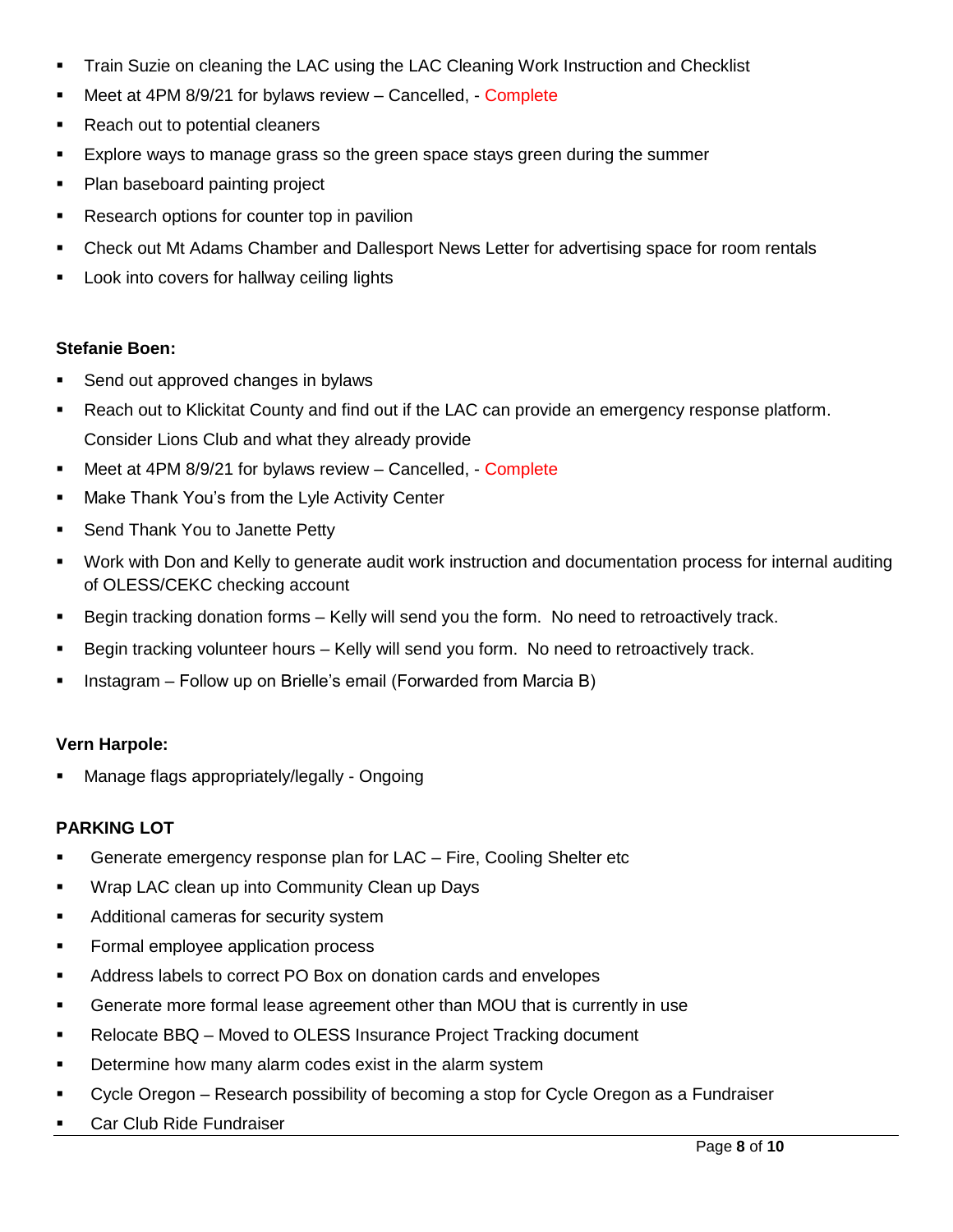- Resolve issue of perpetual loss of the key in key box outside
- Replace West facing doors on North end of building
- Seal the tops of the bricks around the pavilion and maybe make it a counter top
- **Generate Routine Maintenance Schedule for the building**
- Outdoor exercise park Skyline Foundation interested in hearing about a project at the LAC for potential donation
- **Thatch green space**
- Create LAC Activity Manager email address so impact of personnel changes are minimized
- **•** Create process for renting tables and chairs to green space users
- Work Instruction for draining pipes in the winter
- **Sound system**
- Humanities of Washington Affiliate of National Endowment for the Humanities, Do we want them to give presentations at LAC?
- Cleaning work parties
- **Should tree lighting ceremony be an annual event**
- Open house for completion of restoration grant Maybe Gina Mosbruckers performs ribbon cutting ceremony
- Look over statement of work for Housekeeping and consider adding kitchen and popcorn maker **Complete**
- Area above boiler room needs fascia to keep the birds and bats out
- **Projector for rental**
- **Mixing valve in janitors closet needs to be replaced**
- **Fire inspections requirements?**
- Greenspace How to reduce water bill
	- o Low flow sprinkler heads
	- o Community contribution
	- o Sharing expenses with LHS
- Reader board
- Sell fence space on Hwy 14 for advertising
- Relocation of HVAC
- **Where do we go from here?** 
	- o Planning session for reimagining LAC
	- o Reach out to community
- Gorge Grown [kiara@gorgegrown.com](mailto:kiara@gorgegrown.com) (503) 490-6553
- **DLESS business plan**
- **Future funding for OLESS/Fundraising**
- Solar panels to replace outlets